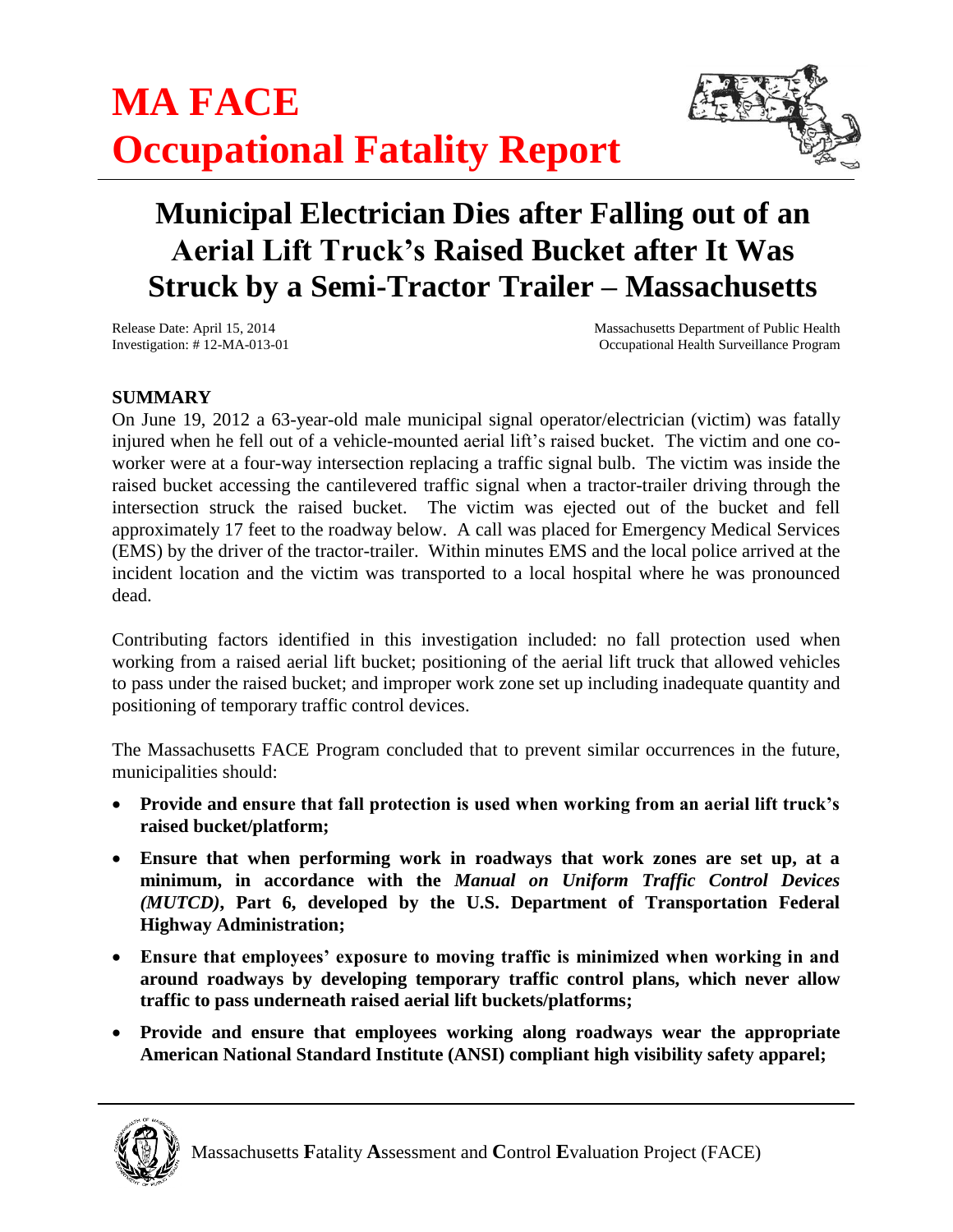- **Provide work zone safety training for all employees who will be required to complete tasks while in proximity to roadways;**
- **Ensure that each department develops, implements, and enforces a comprehensive health and safety program that includes hazard recognition and avoidance of unsafe conditions; and**
- **Provide work environments that, at a minimum, meet all relevant Occupational Safety and Health Administration (OSHA) regulations and industry accepted standards of practice.**

In addition, manufacturers of aerial lifts and employers should:

 **Consider using contrasting colors and installing strobe lights along the booms of aerial lifts.**

### **INTRODUCTION**

On June 19, 2012, the Massachusetts FACE Program was alerted by the local media that earlier that same day a city employee had died from injuries sustained when he fell out of an aerial lift truck's elevated bucket when the bucket was struck by a tractor-trailer. An investigation was initiated and on August 23, 2012, the Massachusetts FACE Program and a representative from the Massachusetts Department of Labor Standards (DLS) traveled to the city and met with representatives from the municipal police department to discuss the incident. Photographs were taken of the aerial lift truck and incident location.

#### **EMPLOYER**

The employer is a municipal police department for a Massachusetts city with more than 80,000 residents. The department employed two people in the signal division, the victim and a coworker. Their main task was to maintain the traffic signals in the city. The city's signal division employees typically work 8 hours per day, starting at 7:30 a.m. and ending at 3:30 p.m., Monday through Friday. The signal division employees are routinely on call.

#### **WRITTEN SAFETY PROGRAMS AND TRAINING**

At the time of the incident, the department's signal division did not have a written safety and health program. Fall protection, including a body harness and lanyard, was available for the aerial lift operator and was kept with the truck. Annual health and safety training was not routinely performed. During the site visit, the department reported that they were in the process of developing procedures for signal division employees for the safe completion of tasks such as accessing cantilevered traffic signals.

#### **VICTIM**

The victim was a 63-year-old male municipal worker and had been employed as a signal operator/electrician by the police department for approximately 30 years. The victim had a current state-issued hoisting license and a journeyman electrician license. Signal division employees, including the victim, were part of a collective bargaining unit.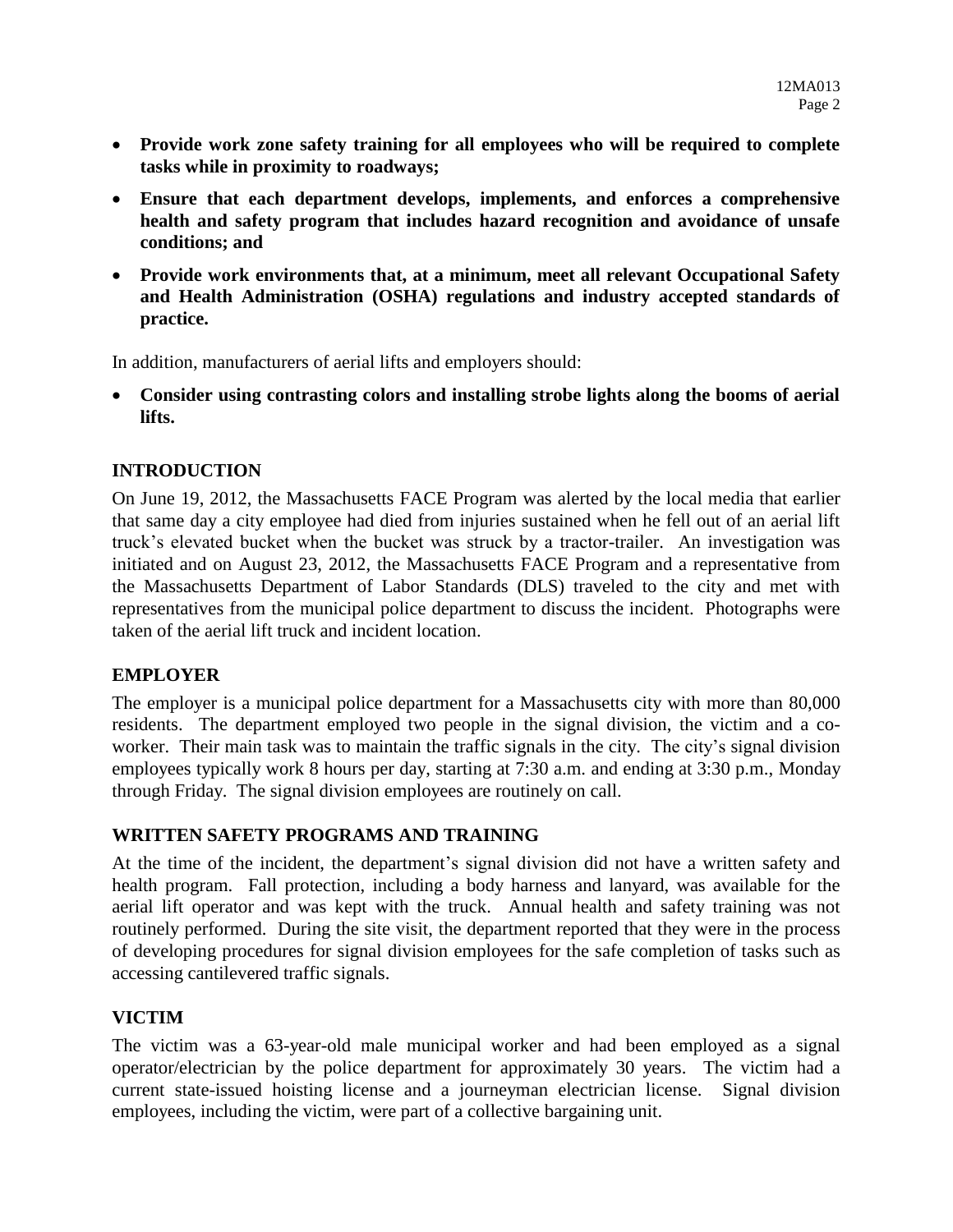#### **INCIDENT LOCATION**

The incident occurred at a four-way intersection located in a primarily residential section of the city. The intersection is made up of a main roadway and side street that crosses the main roadway (Figure 1). The area around the intersection has no significant grade, is relatively straight and is designated as a 30 mile-per-hour speed zone. The main roadway has one travel lane for each direction. The primary travel direction of the main roadway is north and south, but at the incident location the roadway runs east and west. There are multiple painted roadway markings in the area. The main roadway's two travel lanes are separated by solid double yellow painted lines and there are painted fog lines at the main roadway edges. The side street runs north and south and does not have many roadway markings. At the intersection, each travel lane has painted white traffic stop lines and there are two crosswalks; one across the main roadway and one across the side street. The incident location is a heavily traveled area with houses on the south side of the intersection and a school and an undeveloped lot on the north side.

The intersection has two cantilevered traffic signal structures, one of which was being accessed at the time of the incident. The base of the cantilevered structure that was being accessed is located beyond the shoulder of the roadway on a grassy area. The vertical pole section of the base reaches a height of approximately 18 feet (Figure 2). The cantilevered section is fastened to the top of the vertical pole and extends out over the eastbound lane of the main roadway. The end of the cantilevered section over the intersection has two traffic signals attached. The distance between the bottom of these traffic signals and the roadway below is 15 feet seven inches. At the time of the incident the traffic signals were operating on a regular cycle.

# **VEHICLES**

The aerial lift truck's chassis and aerial lift body were both manufactured in 2009 and were white in color (Figure 3). The truck was equipped with dual rear wheels and had a gross vehicle weight rating of 5,897 pounds. The truck's telescoping and articulating boom platform had a height rating of 35 feet. There were two sets of controls for the movement of the truck's boom/bucket. One control was mounted to the bucket itself and the other control was mounted on the truck's body at the ground level along with an emergency stop. The vehicle was equipped with blue light-emitting-diode (LED) strobe lights located at the front and rear of the truck and two rotating orange beacon lights at the base of the boom. There was a fall protection anchor point located at the truck's bucket along with a danger decal warning of the fall hazard and the need to use fall protection (Figure 4). A body harness and lanyard were stored in the aerial lift truck.

The vehicle that struck the aerial lift truck's bucket was a four axle, 14-wheel semi-tractor trailer manufactured in 1999. The tractor trailer had a gross vehicle weight rating of 54,000 pounds. The enclosed trailer section of the semi-tractor trailer had a height of 13 feet 6 inches.

#### **INVESTIGATION**

It was daylight at the time of the incident. The temperature was 69 degrees Fahrenheit and it was overcast with no precipitation and a light wind. The victim and his co-worker arrived at the intersection at about 1:30 – 1:45 p.m. to perform maintenance on the cantilevered traffic signal.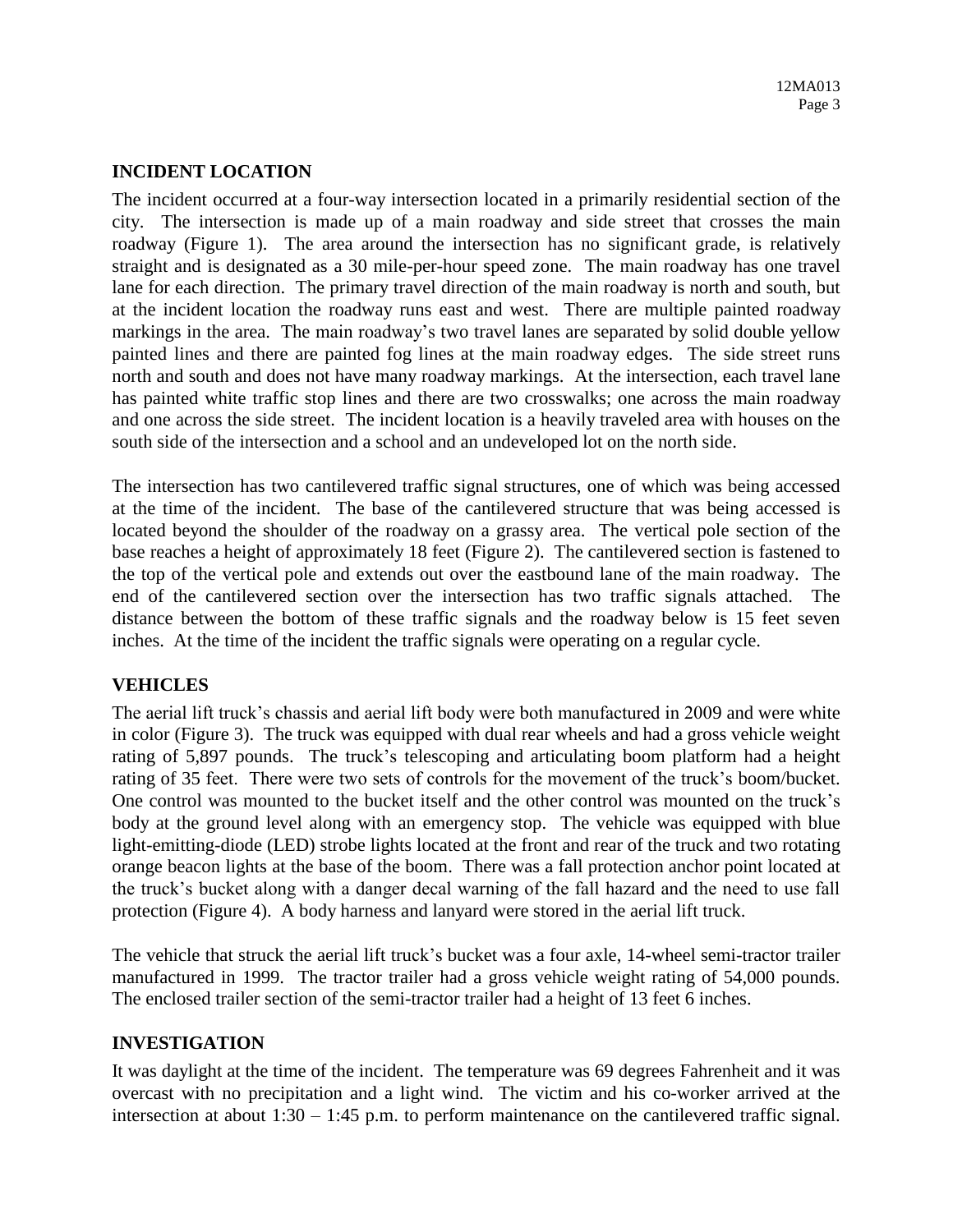They each drove a vehicle to the intersection: the aerial lift truck and a van. Once at the intersection, the aerial lift truck was stopped just east of the intersection and parked at the edge of the main roadway's eastbound travel lane facing east. The van was parked at the edge of the side street to the south of the intersection and was facing south.

Two traffic cones were positioned behind the aerial lift truck to shift eastbound traffic to the north. A third traffic cone was positioned behind the van. All of the traffic cones were 28 inches tall and orange with two white reflective stripes around the tops of the cones. The aerial lift truck had its blue LED strobe lights and two rotating orange beacon lights on while stopped. The van was equipped with a blue light signal bar that was also on.

At the time of the incident, the victim was not wearing high-visibility safety apparel or personal fall protection equipment. The victim climbed into the truck's bucket and raised and extended the boom and bucket out over the active roadway's eastbound travel lane. The truck's boom was extended at about a 45 degree angle to the outer traffic signal. The bottom of the bucket was raised approximately twelve feet above the roadway. At this same time, the co-worker was standing behind the aerial lift truck with his back to the oncoming traffic to assist the victim in the maintenance task.

As the victim was working on the traffic signal a semi-tractor trailer was traveling east on the main roadway in the eastbound lane approaching the intersection and had a green traffic light at the intersection. According to the police report, the tractor trailer driver reported that he noticed the aerial lift truck parked on the side of the roadway, but did not notice the raised bucket. The tractor trailer driver veered to the left of the roadway's center line to keep away from the parked truck. As the tractor trailer entered the intersection the cab passed underneath and cleared the raised bucket. When the semi's trailer section reached the raised bucket, the trailer impacted the bucket causing the bucket to bounce up. The victim was ejected out of the bucket and fell approximately 16 feet to the asphalt roadway below.

The driver of the semi-tractor trailer felt the impact, then noticed the victim in the roadway and pulled the semi-tractor trailer over. The driver then immediately placed a call for Emergency Medical Services (EMS) and exited the cab to assist the victim. Within minutes EMS and the local police arrived at the incident location, and the victim was transported to a local hospital and then to a trauma center at a larger hospital in a neighboring state where he was pronounced dead that same day.

At the time of the site visit, the police department was developing procedures for accessing traffic signals. Reportedly, these procedures were going to include wearing personal fall protection equipment when positioned inside a raised aerial lift truck's bucket, new signage to warn motorists of work in the roadway, and the development of task work plans that must be approved 24 hours before the scheduled work. The work plans will include work zone set up and positioning of equipment.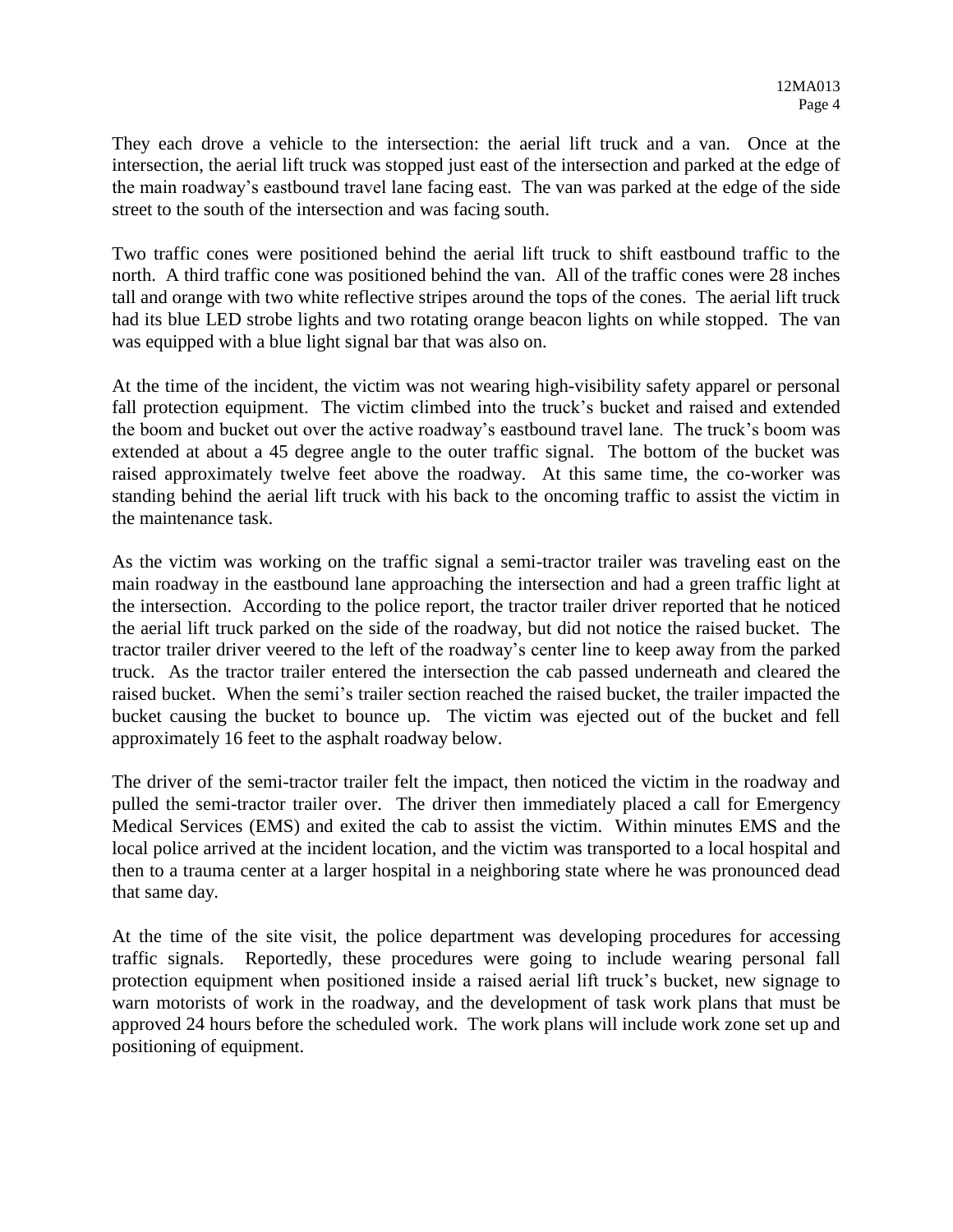## **CONTRIBUTING FACTORS**

Occupational injuries and fatalities are often the result of one or more contributing factors or key events in a larger sequence of events that ultimately result in the injury or fatality. The Massachusetts FACE team identified the following contributing factors in this incident.

- No fall protection used when working from a raised aerial lift.
- Positioning of the aerial lift truck that allowed vehicles to pass under the raised bucket.
- Improper work zone design and set up, including inadequate positioning and quantity of temporary traffic control devices to warn motorists of the work occurring within the roadway.

### **CAUSE OF DEATH**

The medical examiner listed the cause of death as blunt trauma of head and torso.

#### **RECOMMENDATIONS/DISCUSSION**

## **Recommendation #1: Municipalities should provide and ensure that fall protection is used when working from an aerial lift truck's raised bucket/platform.**

**Discussion:** In this incident, the victim was working from a raised aerial lift truck without fall protection. The provided fall protection was stored in the truck, but the use of it was not enforced. Fall protection should be used whenever working from an aerial lift truck's raised platform.<sup>1</sup> It is the employers responsibility to ensure fall protection is available when needed, and is being worn and used properly by employees. Employers should also provide training on when and how to properly use the provided fall protection. There are two main types of fall protection systems that can be used with aerial lift trucks.

1) Restraint Systems. A restraint system is the preferred method of protection since it allows the worker to move around the bucket and will prevent the worker from falling out of the bucket. The components of a restraint system include either a body belt or a harness (harness is recommended) connected to a lanyard. The lanyard must not be longer than two feet and the other end of the lanyard must be attached to an anchor point. Aerial lift truck anchor points are usually located on either the truck's bucket or boom. In this case, the anchor point was located on the truck's boom.

2) Fall Arrest Systems. A fall arrest system is intended to stop a falling worker before they strike a lower level and must not allow the worker to fall more than six feet. Fall arrest systems require the use of a body harness (body belts should never be used with a fall arrest system). The body harness connects to a lanyard and the other end of the lanyard connects to an anchor point. Not all aerial lift trucks are designed for the use of fall arrest systems. Therefore always check with the aerial lift truck manufacturer to see which fall protection system should be used.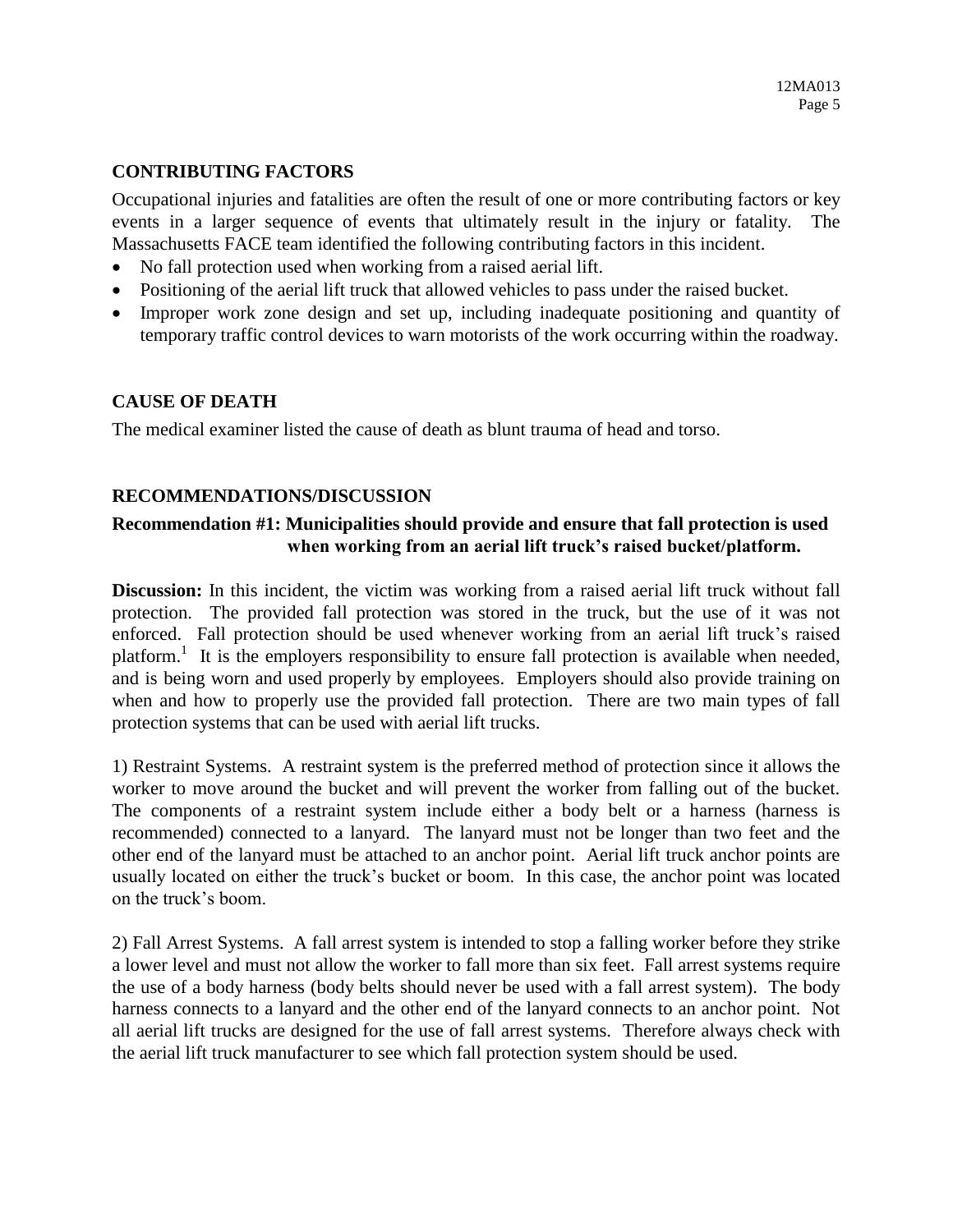# **Recommendation #2: Municipalities should ensure that when performing work in roadways that work zones are set up, at a minimum, in accordance with the** *Manual on Uniform Traffic Control Devices (MUTCD)***, Part 6, developed by the U.S. Department of Transportation Federal Highway Administration.**

**Discussion:** Employees who are required to complete tasks in and around roadways face multiple hazards, one of which is being struck by oncoming motor vehicles. In this case, two orange traffic cones were placed behind the aerial lift truck to warn approaching vehicles of the work being performed within the roadway. This was not an adequate traffic control measure for this task.

The U.S. Department of Transportation's (DOT) *Manual on Uniform Traffic Control Devices*  (MUTCD) sets forth the basic principles that govern the design and usage of traffic control signs and devices.<sup>2</sup> Part 6 of the MUTCD provides specific work zone designs to be used during roadway construction, maintenance, and utility operations. To help ensure employee safety while performing these and other roadway operations, employers should follow the MUTCD minimum standards and guidelines in Part 6. These standards and guidelines will help determine the appropriate number and locations of traffic control devices, such as warning signs, cones, and lights.

When performing work in a roadway that will occupy a location for a few minutes up to one hour, employers should follow the short-duration roadway work application outlined in the MUTCD, Part 6G, Types of Temporary Traffic Control Zone Activities. Because most shortduration roadway work usually involves maintenance and utility based operations, the MUTCD recommends traffic control devices that have greater mobility. The MUTCD specifically states that worker safety during short-duration roadway work should not be compromised by using fewer traffic control devices.<sup>2</sup>

The MUTCD acknowledges that during short-duration work, it can sometimes take longer to set up the work zone properly. Therefore, the MUTCD suggests that appropriately colored or marked vehicles with high-intensity rotating, flashing, oscillating, or strobe lighting may be used in place of signs. In addition, the MUTCD suggests that these vehicles may be augmented with signs or arrow panels.<sup>2</sup>

# **Recommendation #3: Municipalities should ensure that employees' exposure to moving traffic is minimized when working in and around roadways by developing temporary traffic control plans, including never allowing traffic to pass underneath raised aerial lift buckets/platforms.**

**Discussion:** To ensure the safety of workers whose jobs bring them in and around roadways, employers should develop temporary traffic control plans (TCP) that outline the temporary traffic control devices to be used, how they should be set up during roadway work, and proper placement of any work equipment and vehicles.<sup>3</sup> A TCP will not only help ensure worker safety, it will also help ensure motorist and pedestrian safety as well. TCPs should be based on the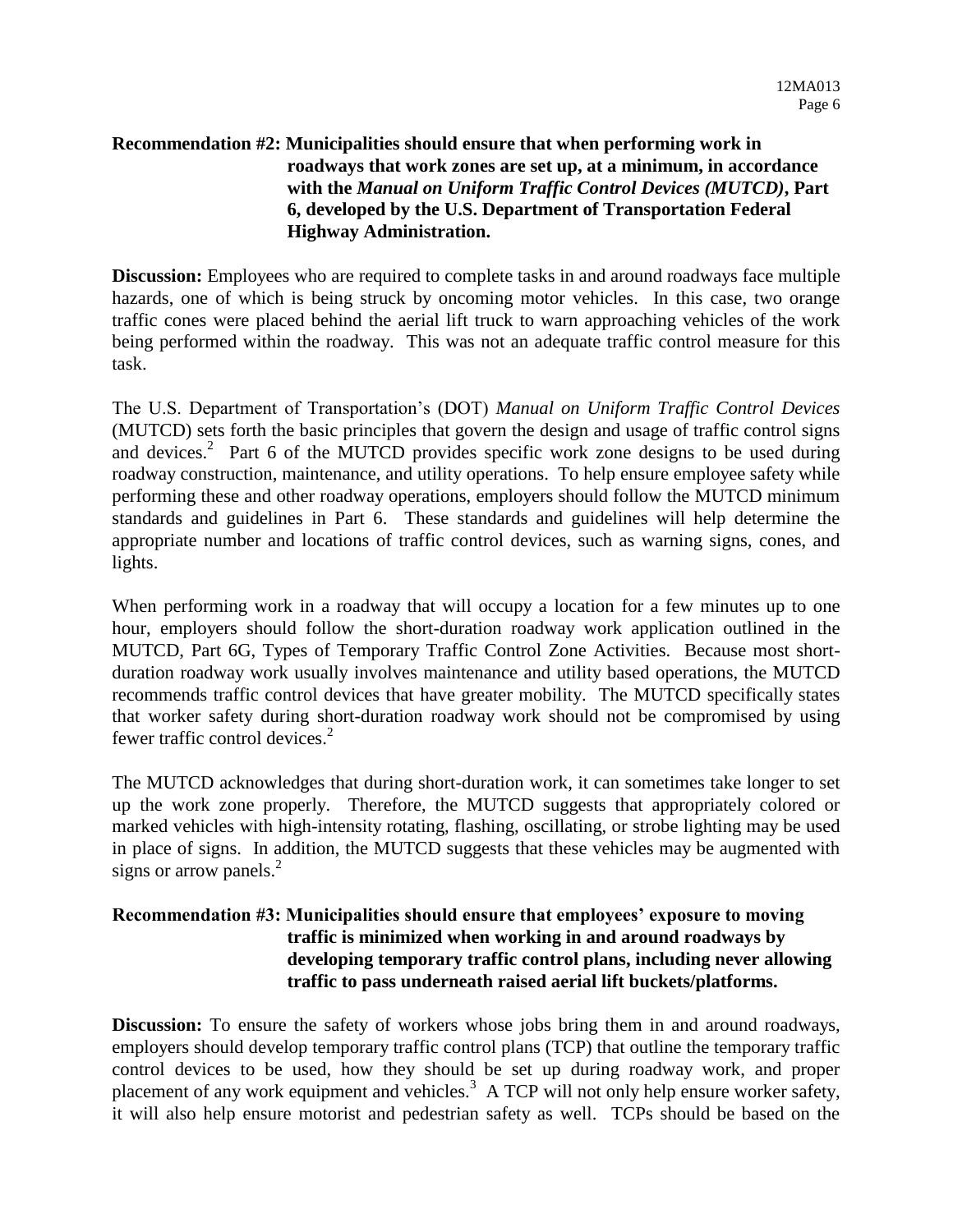MUTCD as discussed in Recommendation #2. An individual TCP should be developed for each major highway and street project.

For short duration relatively common tasks, such as accessing cantilevered traffic signals, a general TCP should be developed and modified when appropriate. A general TCP for accessing cantilevered traffic signals could include, but not be limited to:

- Assessing the work site upon arrival to determine the best location for work vehicles and mobile equipment and the appropriate number and locations of traffic control devices, such as warning signs and lights based on the MUTCD;
- Ensuring that placement and use of vehicle-mounted aerial lifts does not allow roadway traffic to pass underneath the raised aerial lift bucket/platform at any time;
- Determining if assistance in the form of traffic details or flaggers would be beneficial;
- Wearing the appropriate high-visibility safety apparel at all times;
- Facing and watching out for approaching traffic; and
- Spending as little time as possible in and around the roadway.

In this case, because large trucks, including semi-tractor trailers, routinely traveled this relatively narrow two lane roadway, assistance in the form of a traffic detail or a flagger should have been considered as a part of the TCP.

# **Recommendation #4: Municipalities should provide and ensure that employees working along roadways wear the appropriate American National Standard Institute (ANSI) compliant high visibility safety apparel.**

**Discussion:** Employees that routinely work in and along roadways can face many hazards while working. One hazard is routinely being in close proximity to motor vehicle traffic, usually with no barriers between them and the moving vehicles. In this case, the clothing being worn by the victim reportedly did not contain reflective material. Although wearing high-visibility safety apparel might not have prevented this specific incident, the victim was working in and around the roadway and high-visibility safety apparel should have been worn.

The Manual on Uniform Traffic Control Devices (MUTCD) states that all workers exposed to the risks of moving roadway traffic or construction equipment should wear high-visibility safety apparel.<sup>2</sup> The MUTCD refers to the American National Standard Institute's (ANSI) standard for High–Visibility Safety Apparel (ANSI/ISEA 107-2004).<sup>4</sup> This standard, published by the International Safety Equipment Association (ISEA), recommends specific types of reflective equipment while working in or near moving vehicles. This standard specifies three classes of garments based on the workers' activities. These classes are:

 Class 3 garments provide the highest level of visibility for workers who face serious hazards with high task loads that require attention away from their work where traffic exceeds 50 miles per hour (mph).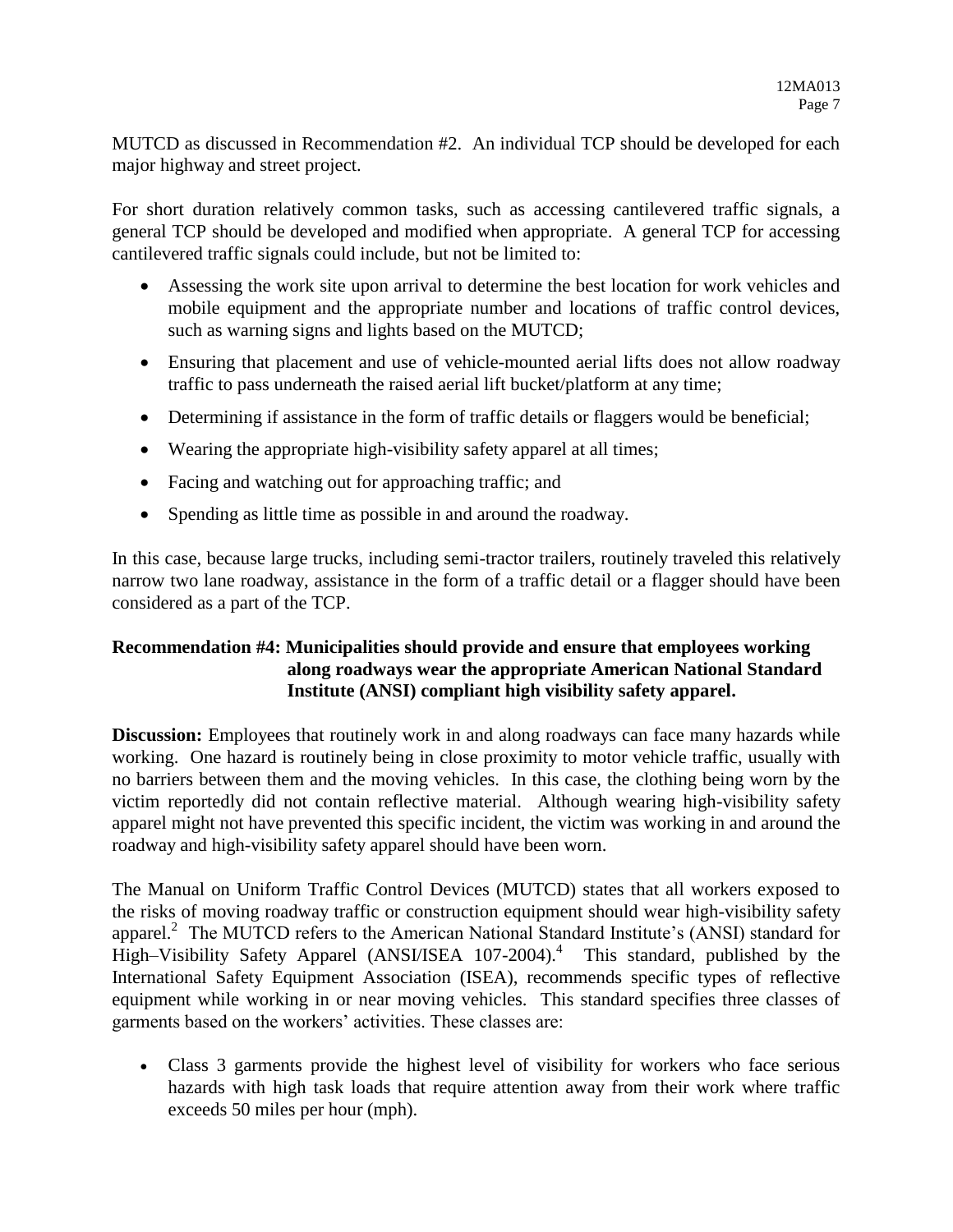- Class 2 garments are intended for use where greater visibility is necessary during inclement weather conditions and when activities occur near roadways where traffic speeds exceed 25 mph.
- Class 1 garments **(not for use along highways and streets)** are intended for use in activities that permit the wearer's full and undivided attention to approaching traffic. There should be ample separation of the worker from traffic, which should be traveling no faster than 25 miles per hour.

The ANSI standard also states that a competent person designated by the employer should be responsible for selecting the appropriate class of garment for the workers. A competent person, as defined by the Occupational Safety and Health Administration (OSHA), is a person who, through training or knowledge, is capable of identifying existing and predictable hazards in the surroundings or working conditions that are unsanitary, hazardous, or dangerous to employees, and who has authorization to take prompt corrective measures to eliminate them. In addition, employers should ensure that workers are wearing the high-visibility safety apparel provided.

# **Recommendation #5: Municipalities should provide work zone safety training for all employees who will be required to complete tasks while in proximity to roadways.**

**Discussion:** Work zone safety training for municipal workers should include, but not be limited to, properly selecting and setting up the most effective work zone configuration, how to work near motor vehicle traffic in a way that will minimize exposure to moving vehicles, as well as the proper techniques for warning device usage, placement, and retrieval. Training municipal workers in roadway work zone safety should also include short-and long-duration work zone set up and design and appropriate personal protective equipment. This training would not only provide municipal workers with the knowledge to better protect themselves so tasks can be completed safely, but will also help keep pedestrians and motorists in the community safe as well. All trainings should be updated annually and documented. The documentation should include who provided the training and their qualifications, the content of the training, workers who were trained, and the assessments of workers' comprehension of the training. Employers should ensure that the trainer who provides training is qualified through education and/or experience to conduct training.

## **Recommendation #6: Municipalities should develop, implement, and enforce a comprehensive health and safety program that includes hazard recognition and avoidance of unsafe conditions.**

**Discussion:** In this case, the police department's signal division did not have a comprehensive health and safety program. A comprehensive written health and safety program for the signal division should address common hazards municipal employees face, such as electrical, fall from heights and work zone hazards. Hazard recognition and the avoidance of unsafe conditions is another area that the health and safety program should address. When developing the health and safety plan, the employer with employee participation should conduct a job safety analysis  $(ISA).$ <sup>5</sup>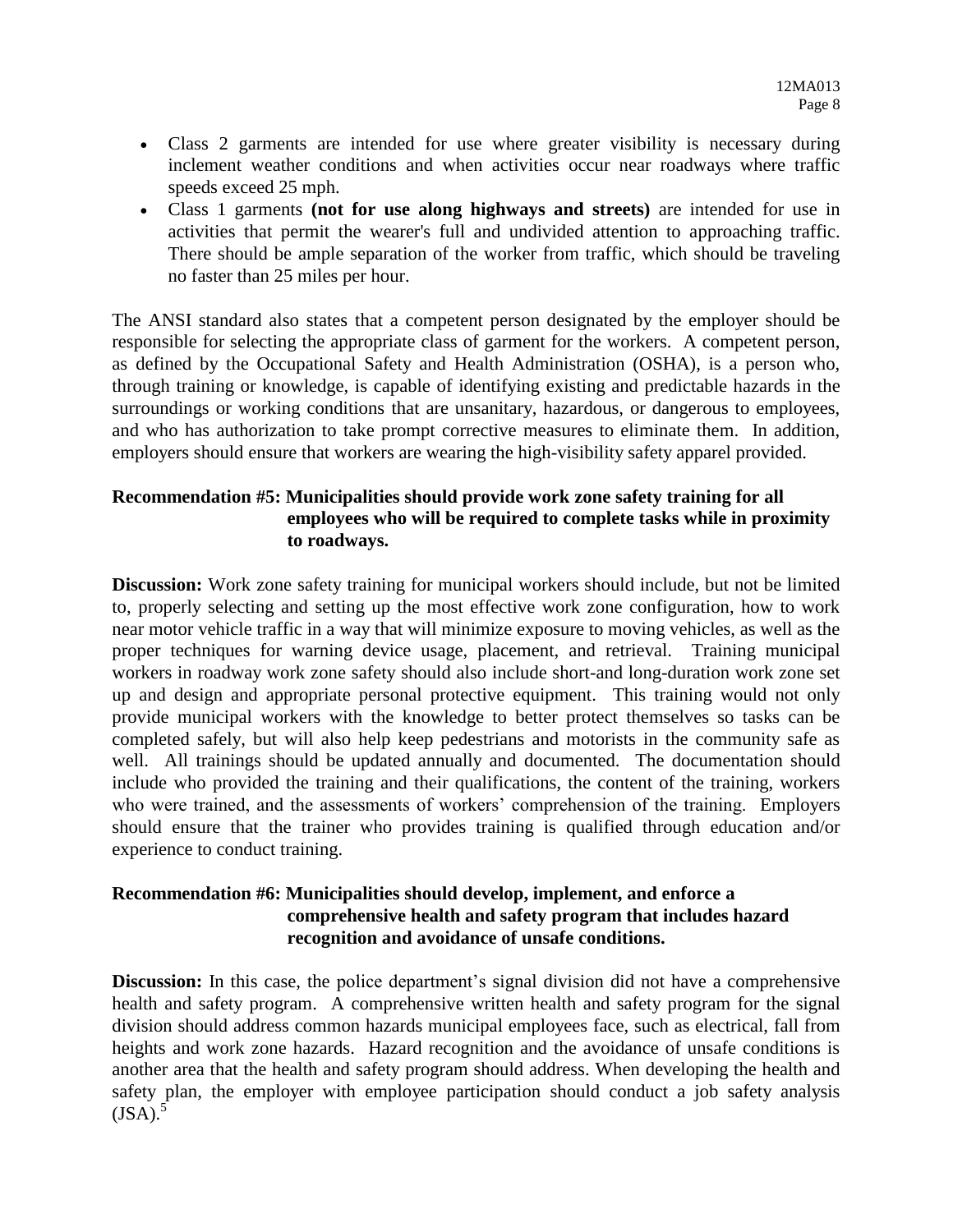A JSA is a technique to systematically evaluate job tasks to ensure the tasks are performed safely. It involves identifying all potential hazards and hazardous situations that could occur when performing tasks by focusing on the relationship between the worker, the task, the tools and the work environment. JSAs should be routinely performed to identify uncontrolled hazards by breaking down the tasks to be performed into steps, including the operation of any equipment and use of tools to complete the task. Each step should be evaluated to identify the hazards or potential hazards. Once hazards are identified, appropriate preventive measures should be implemented to eliminate or control these hazards.

OSHA has developed a webpage that addresses how to implement health and safety programs (www.osha.gov/dsg/topics/safetyhealth/evaluation.html). This webpage includes a link to the OSHA draft proposed safety and health program rule and to other useful links.

In addition, there is a Roadway Safety Awareness Program available in English, Spanish and Portuguese at www.workzonesafety.org/training/courses\_programs/rsa\_program. This program *Roadway Safety +* provides an overview of common hazards in highway and road construction and prevention measures that can be incorporated in to a health and safety program.

# **Recommendation #7: Municipalities should provide work environments that, at a minimum, meet all relevant Occupational Safety and Health Administration (OSHA) regulations and industry accepted standards of practice.**

**Discussion:** The federal Occupational Safety and Health Act requires private sector employers to provide workplaces that are free from recognized hazards likely to cause death or serious physical harm to employees. While private sector employees are covered by federal OSHA, public sector employees in Massachusetts are not. The Massachusetts Department of Labor Standards (DLS), in accordance with Massachusetts General Laws Chapter 149 Section 6, is charged with inspecting public sector workplaces in Massachusetts and determining what procedures and practices are required to protect workers.<sup>6</sup> As a matter of policy, DLS references OSHA Standards as well as other consensus standards such as those developed by the American National Standards Institute (ANSI), in determining whether proper procedures are being followed to protect workers. In this case, adhering to the following OSHA standards may have prevented this incident: 29 CFR 1926.453, *Aerial lifts*, and 29 CFR 1926.202, *Barricades*, which refers to the MUTCD for design and usage of traffic control signs and devices and work zone designs.  $1,7$ 

DLS has enhanced efforts to improve health and safety conditions for municipal workers by increasing incident inspections and voluntary technical assistance for municipalities. During an incident inspection if conditions are observed that could cause worker injury or illness, a written warning will be issued by DLS with an order to correct the identified hazards. If the identified hazards are not corrected within the timeframe specified in the written warning, then monetary civil penalties per condition may be issued by DLS to the employer. 6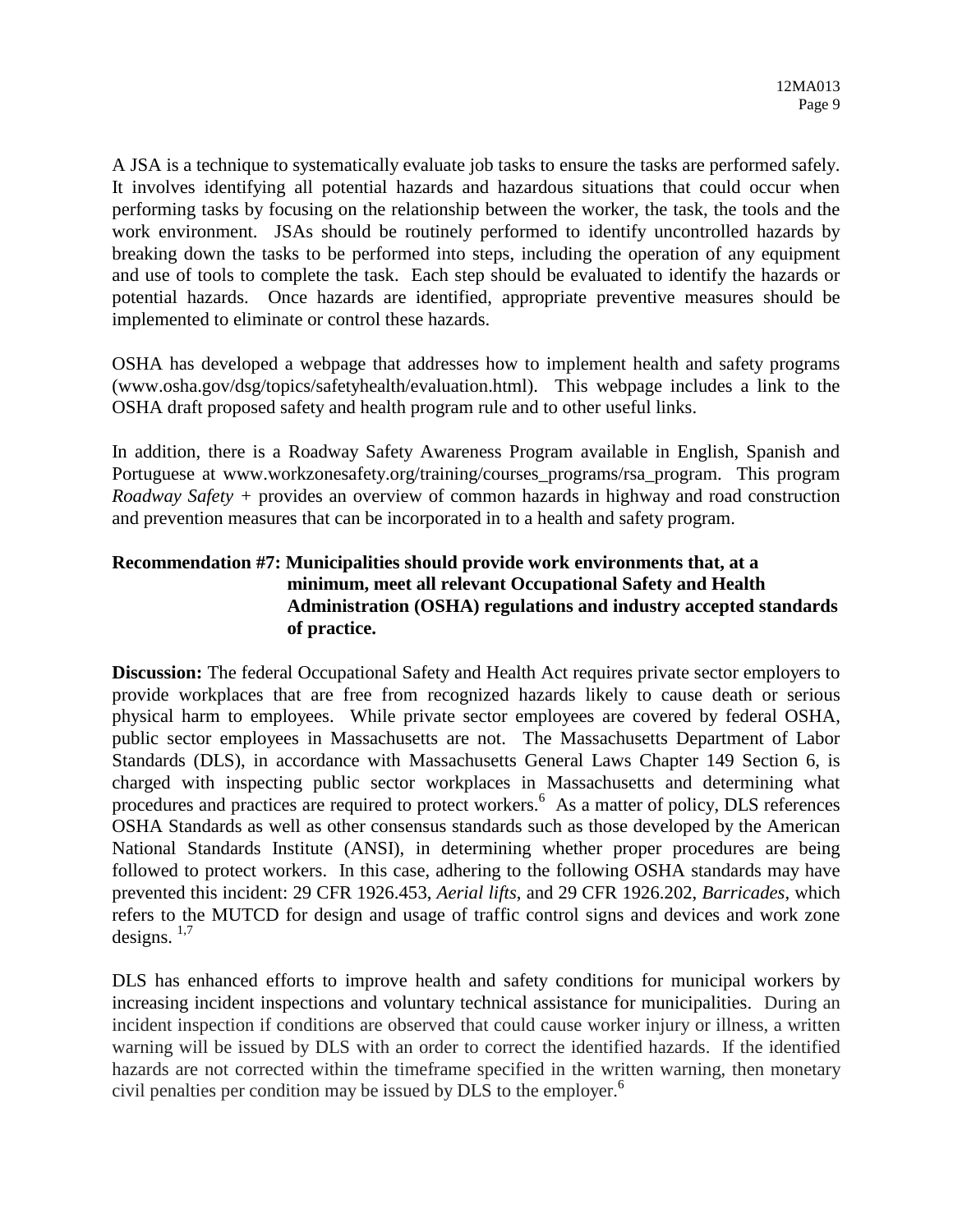#### **Recommendation #8: Manufacturers of aerial lifts and employers should consider using contrasting colors and installing strobe lights along the booms of aerial lifts.**

**Discussion:** The operator of the tractor-trailer indicated that he did observe the aerial lift truck in the roadway and the truck's bumper strobe lights, but it appears that that he might not have noticed the extended boom and the worker in the bucket.

Aerial lift trucks are often used in and around roadways, which can place the truck in close proximity to moving vehicles. To help make aerial lift trucks, including their booms and buckets, as visible as possible, consideration should be given to adding contrasting colors, which could also be florescent and/or reflective, to both the boom, bucket and to some areas of the truck. In addition, adding some light-emitting-diode (LED) strobe lights to sections of the boom, bucket and truck might increase both the visibility of the truck and the actual location of workers when they are working from the truck's raised bucket.

### **REFERENCES**

- 1. Code of Federal Regulations [1996]. 29 CFR 1926.453. *Aerial lifts*. Washington DC: U.S. Government Printing Office, Office of the Federal Register.
- 2. U.S. DOT 2009. *Manual on Uniform Traffic Control Devices (MUTCD)*, 2009 Edition, U.S. Department of Transportation Federal Highway Administration. http://mutcd.fhwa.dot.gov/. Date accessed: 12/16/2013.
- 3. NIOSH 2001. *Building Safer Highway Work Zones: Measures to Prevent Worker Injuries from Vehicles and Equipment*, Department of Health and Human Services, Centers for Disease Control and Prevention, National Institute for Occupational Safety and Health, DHHS (NIOSH) Publication No. 2001-128.
- 4. ANSI/ISEA [2004]. American National Standard for high-visibility safety apparel. New York, NY: American National Standards Institute, ANSI/ISEA 107 -2004.
- 5. U.S. DOL 2002. *Job Hazard Analysis*. Occupational Safety and Health Administration, OSHA Publication No. OSHA-3071, 2002 (revised).
- 6. General Laws of Massachusetts, Title XXI, Labor and Industries, Chapter 149: Section 6. Safety devices and means to prevent accidents and diseases generally; fees for structural painting.
- 7. Code of Federal Regulations [2002]. 29 CFR 1926.202. *Barricades.* Washington DC: U.S. Government Printing Office, Office of the Federal Register.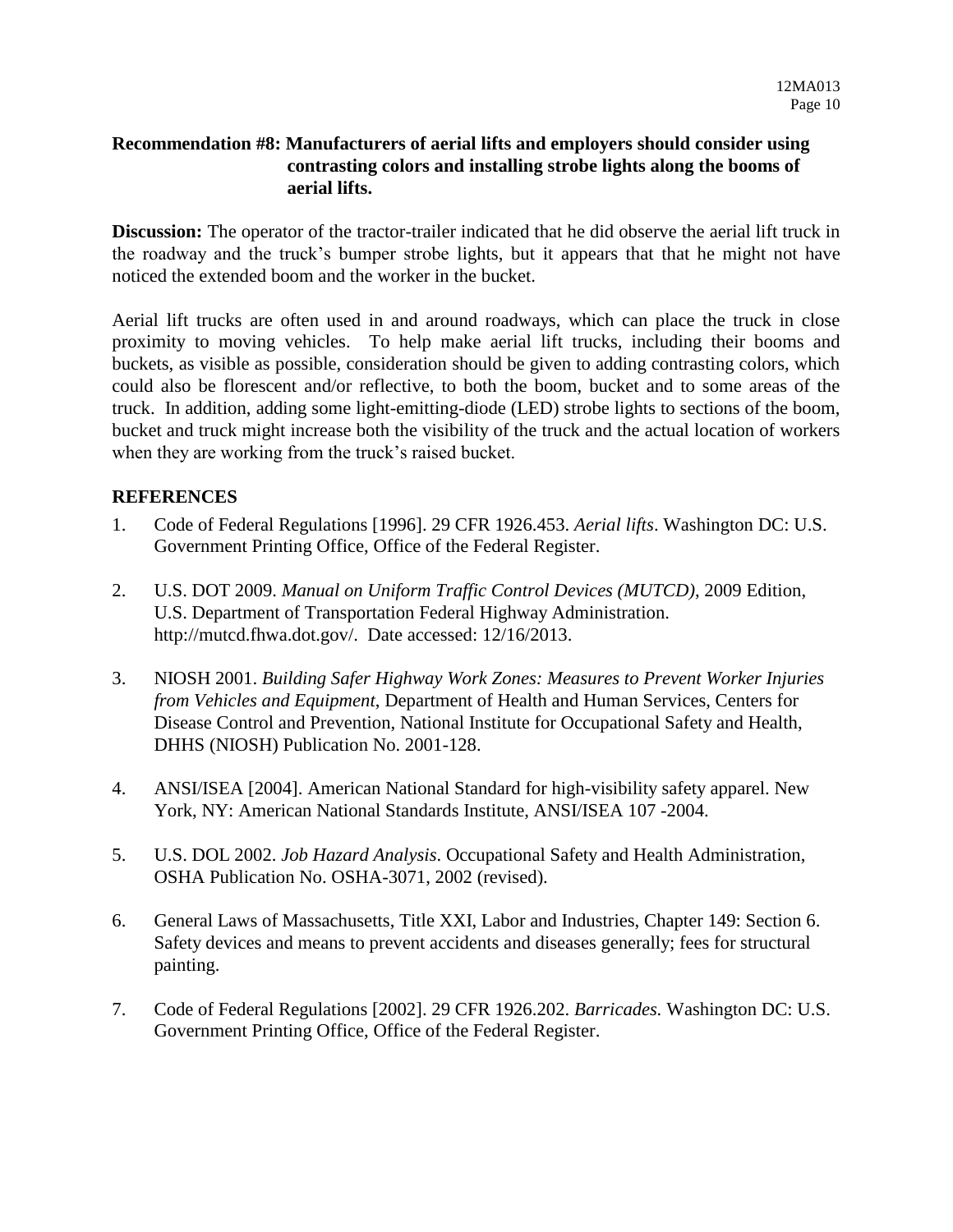

**Figure 1 – Aerial view of the intersection** 

**Figure 2 – Street view of the intersection looking east on the main roadway** 

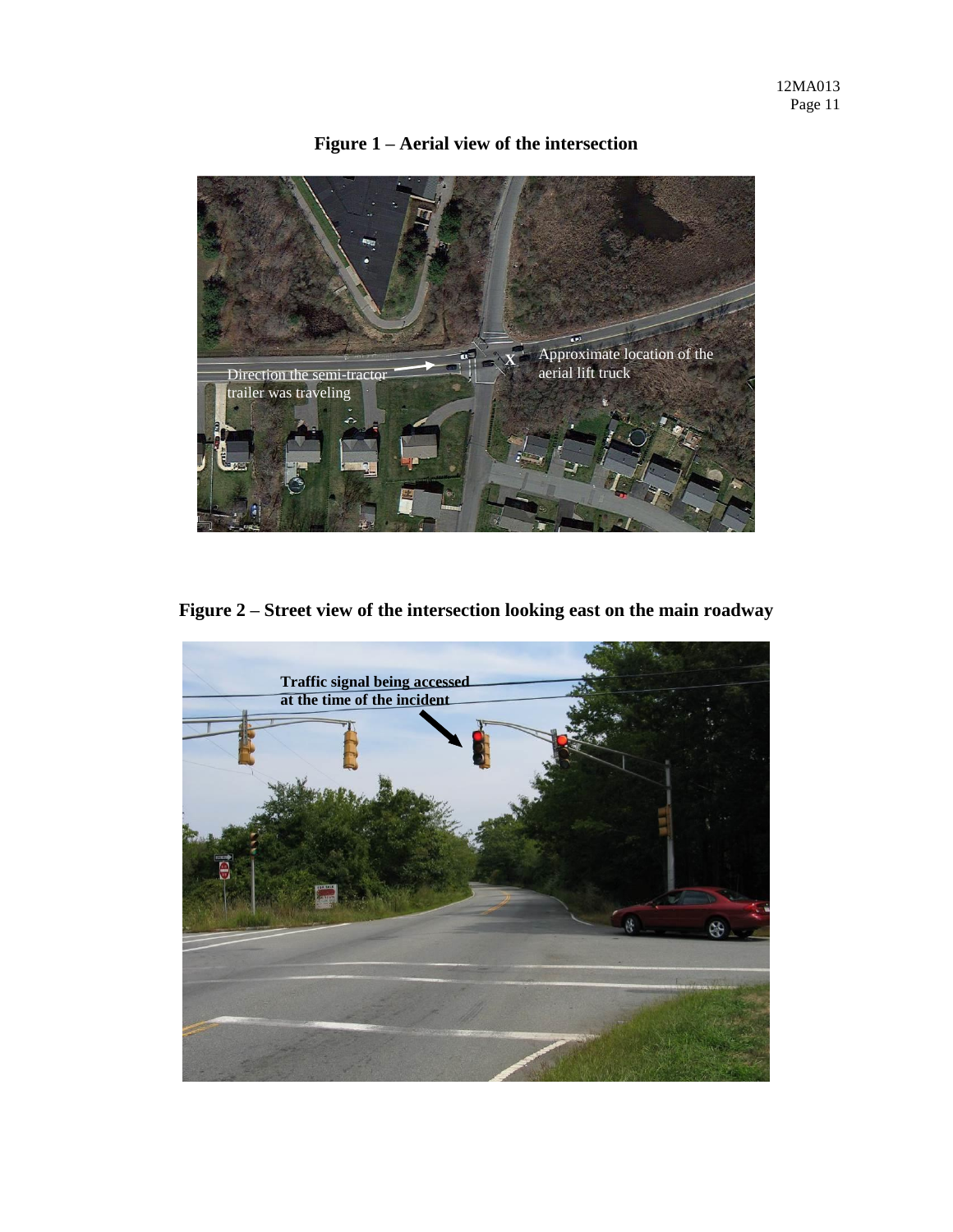

# **Figure 3 – Aerial lift truck involved in the incident**

**Figure 4 – Aerial lift truck's danger decals**